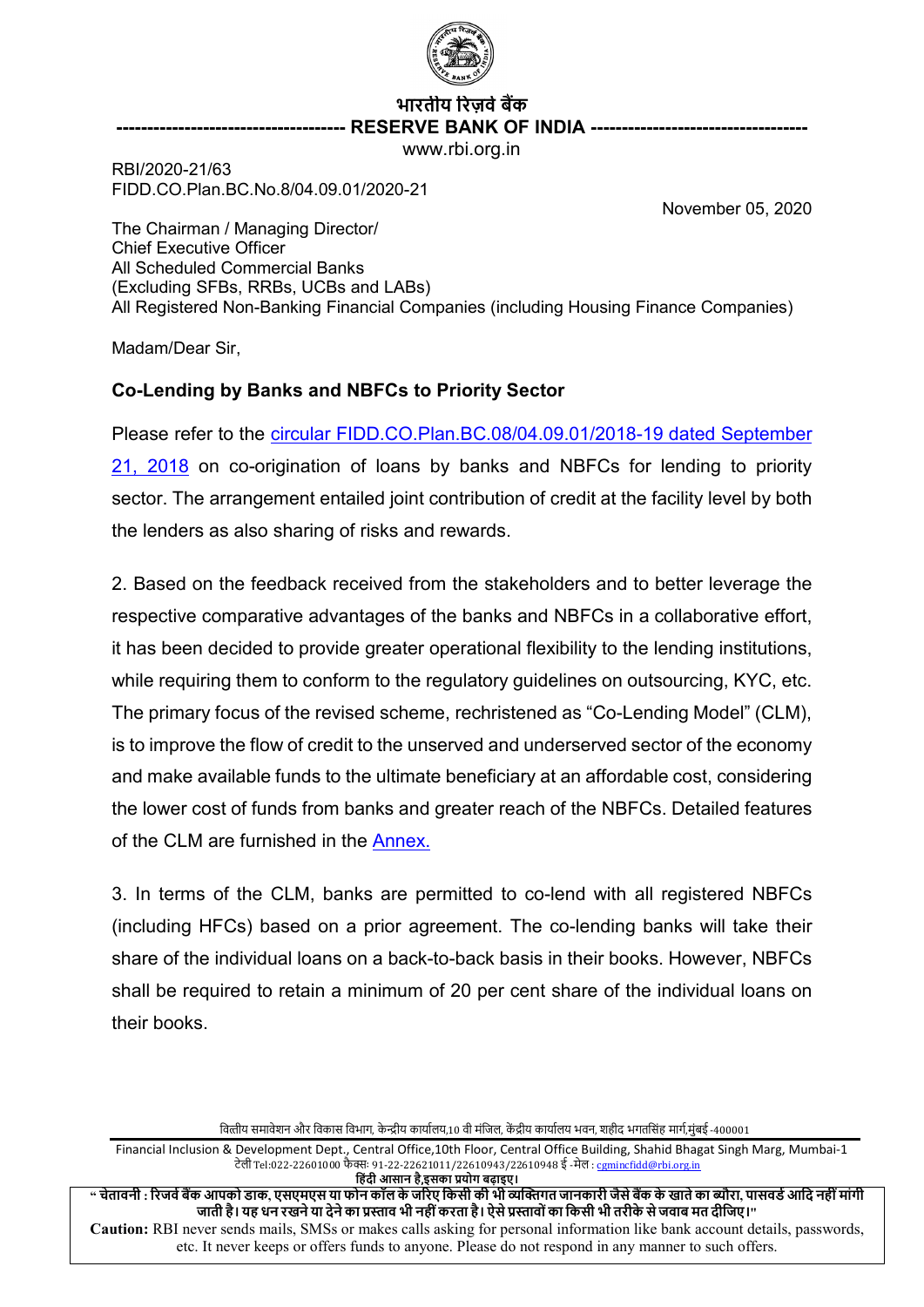4. The banks and NBFCs shall formulate Board approved policies for entering into the CLM and place the approved policies on their websites. Based on their Board approved policies, a Master Agreement may be entered into between the two partner institutions which shall *inter-alia* include, terms and conditions of the arrangement, the criteria for selection of partner institutions, the specific product lines and areas of operation, along with provisions related to segregation of responsibilities as well as customer interface and protection issues, as detailed in the [Annex.](#page-2-0)

5. The Master Agreement may provide for the banks to either mandatorily take their share of the individual loans originated by the NBFCs in their books as per the terms of the agreement, or to retain the discretion to reject certain loans after their due diligence prior to taking in their books, subject to the conditions specified in the [Annex.](#page-2-0)

6. The banks can claim priority sector status in respect of their share of credit while engaging in the CLM adhering to the specified conditions.

7. The CLM shall not be applicable to foreign banks (including WOS) with less than 20 branches.

8. This circular supersedes the [circular FIDD.CO.Plan.BC.08/04.09.01/2018-19 dated](https://www.rbi.org.in/Scripts/NotificationUser.aspx?Id=11376&Mode=0)  [September 21, 2018.](https://www.rbi.org.in/Scripts/NotificationUser.aspx?Id=11376&Mode=0) However, outstanding loans in terms of the circular *ibid* would continue to be classified under priority sector till their repayment or maturity, whichever is earlier.

Yours faithfully,

(Gautam Prasad Borah) Chief General Manager-in-Charge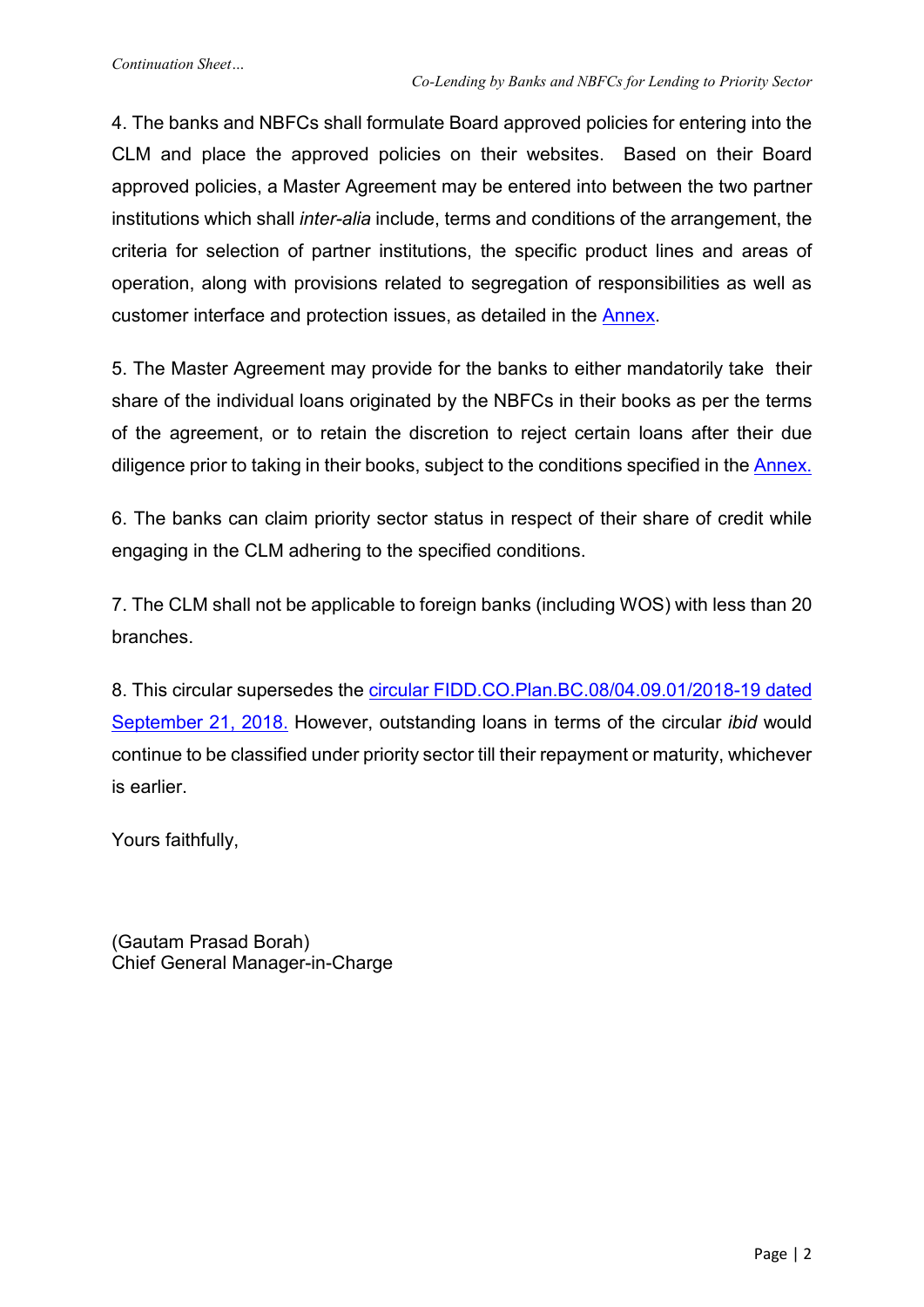## <span id="page-2-0"></span>**Essential Features of Co-Lending Model between Banks and NBFCs**

#### **I. Scope**

- 1. The Master Agreement entered into by the banks and NBFCs for implementing the CLM may provide either for the bank to mandatorily take their share of the individual loans as originated by the NBFC in their books or retain the discretion to reject certain loans subject to its due diligence.
	- a. If the Agreement entails a prior, irrevocable commitment on the part of the bank to take into its books its share of the individual loans as originated by the NBFC, the arrangement must comply with the extant guidelines on Managing Risks and Code of Conduct in Outsourcing of Financial Services by Banks issued vide *[RBI/2014-15/497/DBR.No.BP.BC.76/21.04.158/2014-15 dated March 11, 2015](https://www.rbi.org.in/scripts/NotificationUser.aspx?Id=9597&Mode=0)* and updated from time to time. In particular, the partner bank and NBFC shall have to put in place suitable mechanisms for *ex-ante* due diligence by the bank as the credit sanction process cannot be outsourced under the extant guidelines.
	- b. The bank shall also be required to comply with the Master Directions Know Your Customer (KYC) Direction, 2016, issued vide *[RBI/DBR/2015-16/18](https://www.rbi.org.in/Scripts/BS_ViewMasDirections.aspx?id=11566) Master [Direction DBR.AML.BC.No.81/14.01.001/2015-16 dated February 25, 2016](https://www.rbi.org.in/Scripts/BS_ViewMasDirections.aspx?id=11566)* and updated from time to time, which already permit regulated entities, at their option, to rely on customer due diligence done by a third party, subject to specified conditions.
	- c. However, if the bank can exercise its discretion regarding taking into its books the loans originated by NBFC as per the Agreement, the arrangement will be akin to a direct assignment transaction. Accordingly, the taking over bank shall ensure compliance with all the requirements in terms of Guidelines on Transactions Involving Transfer of Assets through Direct Assignment of Cash Flows and the Underlying Securities issued vide *[RBI/2011-12/540](https://www.rbi.org.in/scripts/NotificationUser.aspx?Id=7184)  [DBOD.No.BP.BC-103/21.04.177/2011-12 dated May 07, 2012](https://www.rbi.org.in/scripts/NotificationUser.aspx?Id=7184) and [RBI//2012-](https://www.rbi.org.in/Scripts/NotificationUser.aspx?Id=7517&Mode=0) [13/170 DNBS. PD. No. 301/3.10.01/2012-13 August 21, 2012](https://www.rbi.org.in/Scripts/NotificationUser.aspx?Id=7517&Mode=0) respectively*, as updated from time to time, with the exception of Minimum Holding Period (MHP) which shall not be applicable in such transactions undertaken in terms of this CLM.
	- d. The MHP exemption shall be available only in cases where the prior agreement between the banks and NBFCs contains a back-to-back basis clause and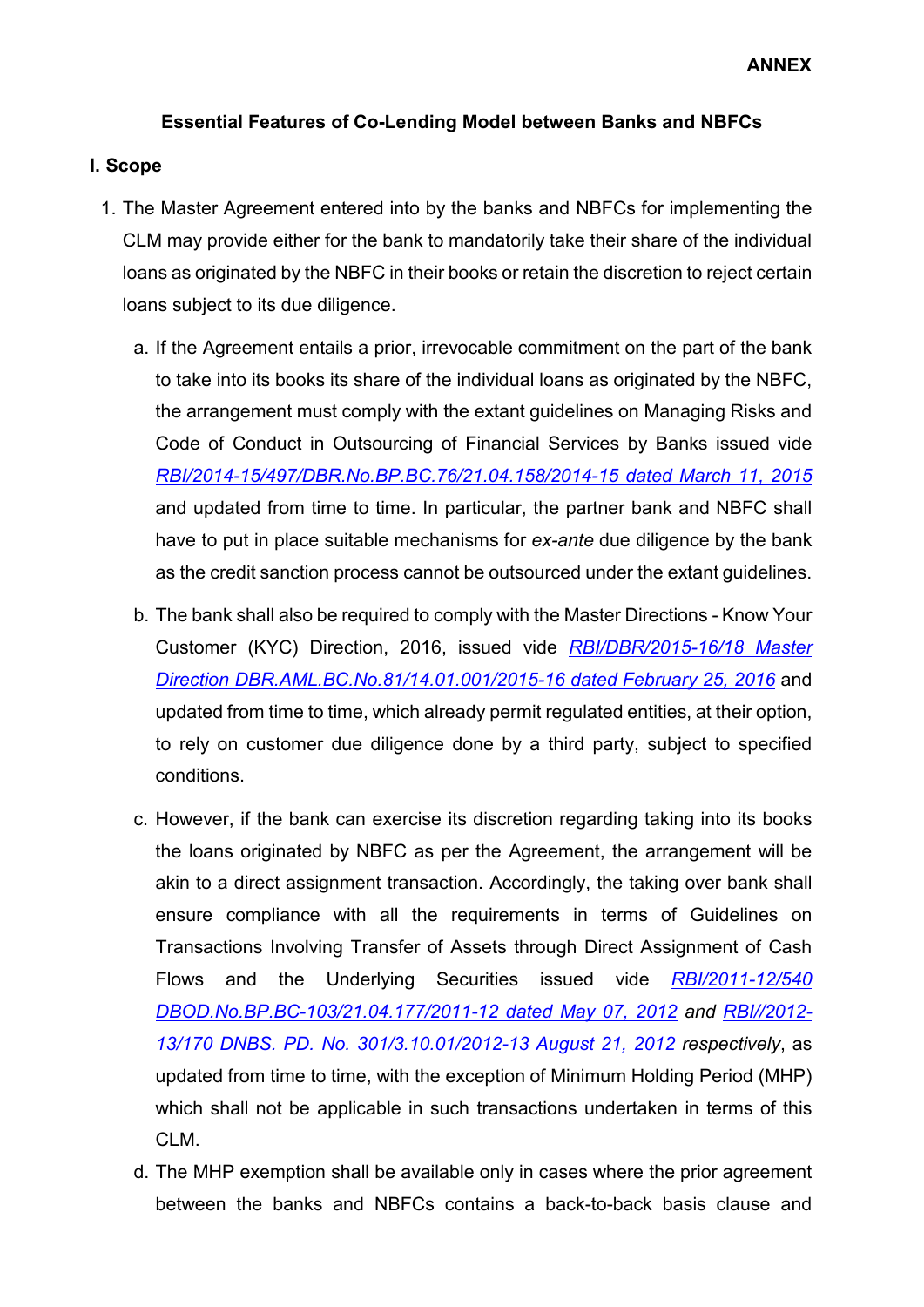complies with all other conditions stipulated in the guidelines for direct assignment.

2. Banks shall not be allowed to enter into co-lending arrangement with an NBFC belonging to the promoter Group.

#### **II. Customer related issues**

- 3. The NBFC shall be the single point of interface for the customers and shall enter into a loan agreement with the borrower, which shall clearly contain the features of the arrangement and the roles and responsibilities of NBFCs and banks.
- 4. All the details of the arrangement shall be disclosed to the customers upfront and their explicit consent shall be taken.
- 5. The ultimate borrower may be charged an all-inclusive interest rate as may be agreed upon by both the lenders conforming to the extant guidelines applicable to both.
- 6. The extant guidelines relating to customer service and fair practices code and the obligations enjoined upon the banks and NBFCs therein shall be applicable *mutatis mutandis* in respect of loans given under the arrangement.
- 7. The NBFC should be able to generate a single unified statement of the customer, through appropriate information sharing arrangements with the bank.
- 8. With regard to grievance redressal, suitable arrangement must be put in place by the co-lenders to resolve any complaint registered by a borrower with the NBFC within 30 days, failing which the borrower would have the option to escalate the same with the concerned Banking Ombudsman/Ombudsman for NBFCs or the Customer Education and Protection Cell (CEPC) in RBI.

### **III.Other Operational Aspects**

9. The co-lending banks and NBFCs shall maintain each individual borrower's account for their respective exposures. However, all transactions (disbursements/ repayments) between the banks and NBFCs relating to CLM shall be routed through an escrow account maintained with the banks, in order to avoid inter-mingling of funds. The Master Agreement shall clearly specify the manner of appropriation between the co-lenders.